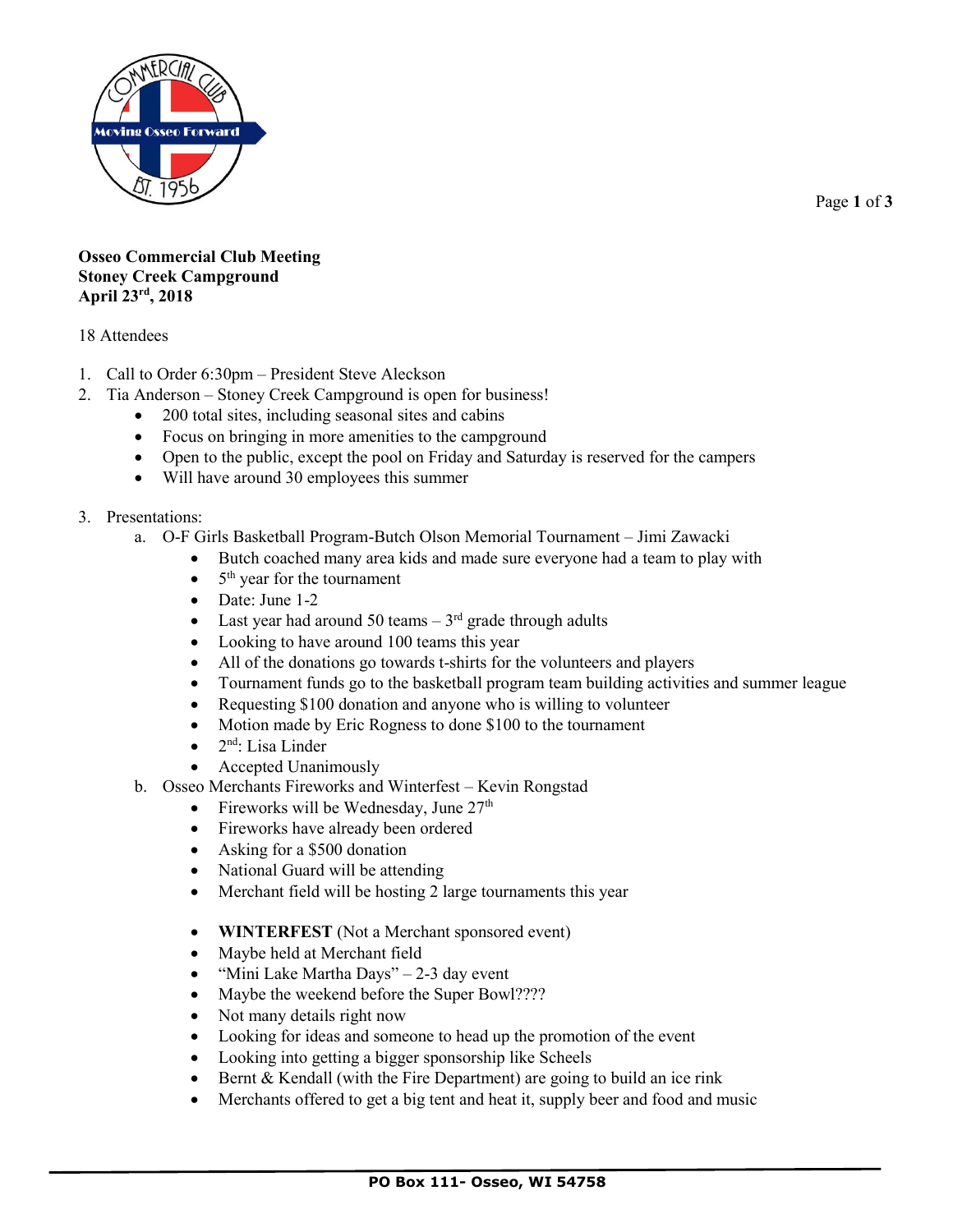

Page **2** of **3**

- Broomball tournament
- Big Wheel winter bike racing
- Snowshoe race
- Snowmobile Club has voted to do a week long poker run that would end at Winterfest
- Osseo Golf Club is thinking about building a 9-Hole golf course
- Maybe start trying to get some details locked in starting in July would like to form a committee
- 4. Secretary's Report Gennifer Jesunas
	- Motion to Accept: Nancy Dewitz
	- 2<sup>nd</sup>: Jack Vold
	- Accepted Unanimously
- 5. Treasurer's Report Mark Diehl
	- Checking: \$6,665.38
	- Money Market: \$20,128.88
	- Motion to Accept: Naomi Bodway
	- 2<sup>nd</sup>: Brenda Larson
	- Accepted Unanimously
- 6. Correspondence-Steve Aleckson
	- Thank You from Lynn Anderson and the Osseo Royalty
	- Postcard for the Women's Business Conference on May  $22<sup>nd</sup>$  put on by Western Dairyland
	- Thank You from ASP Mission Trip for the fire ring donation
	- Lake Martha Days Donation Request we've traditionally donated \$500
- 7. Old Business:
	- a. Committee updates:
		- Scholarships Given on May  $9<sup>th</sup>$ . We have done 2 \$100 scholarships in the past
			- Maybe donate more for students who participate with the club somehow??
			- Maybe do a scholarship for both a 2-year school and a 4-year school
			- Scholarships for student ambassadors?
			- Motion to give 2 \$250 scholarships this year made by Naomi Bodway
			- 2<sup>nd</sup>: Eric Rogness
			- Accepted Unanimously
		- Membership
			- PayPal is now available
		- **Fundraising** 
			- $\blacksquare$  Golf Outing-July 12<sup>th</sup> 2017
			- Start time will move back this year
			- Golf Club will pick up the extra cost if needed for extra insurance to have as many teams as we need (were previously limited due to the vehicle giveaway)
			- **Looking for ideas and volunteers**
			- Planning to do a giveaway at LMD